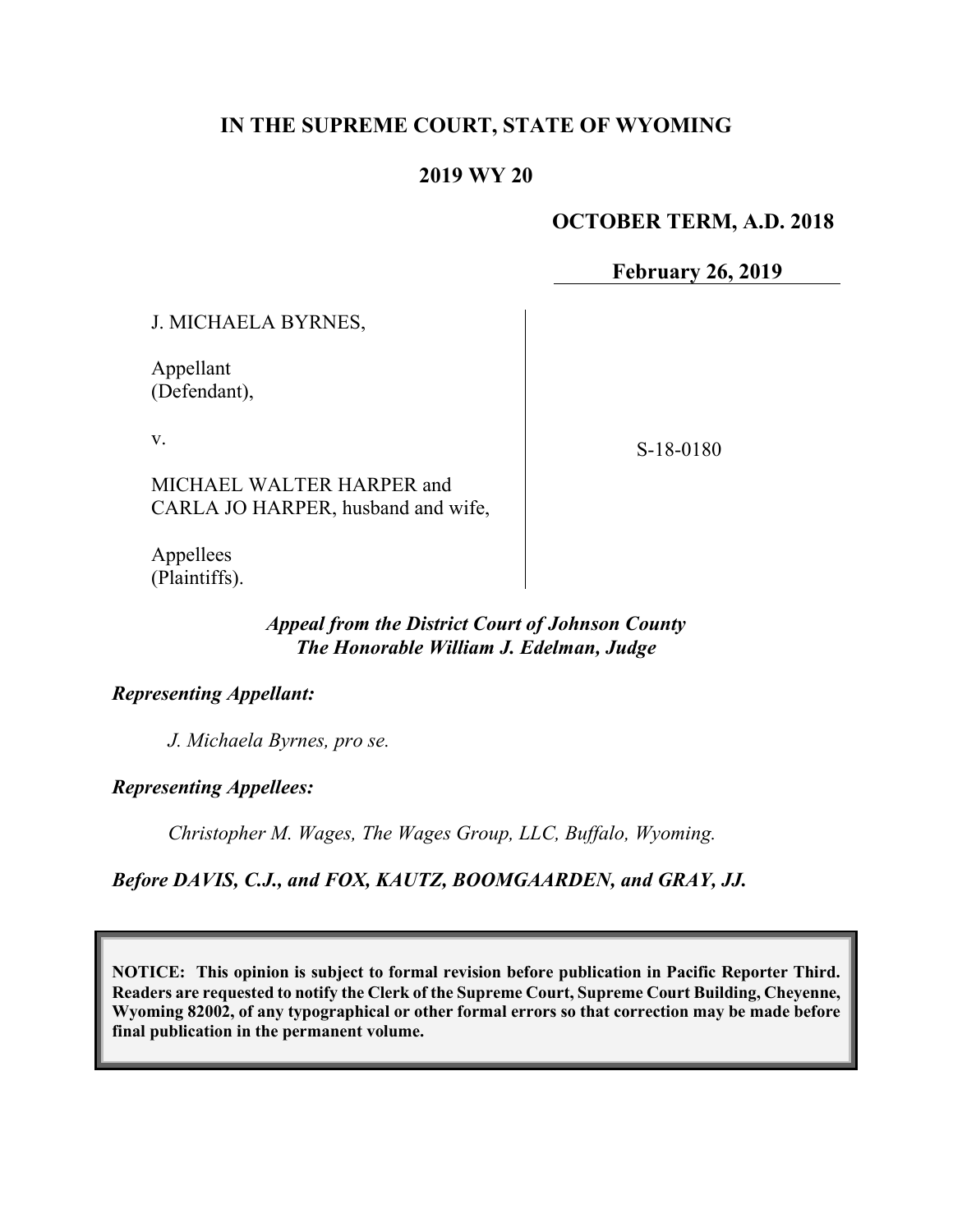# **FOX, Justice.**

[¶1] J. Michaela Byrnes sold property to Michael and Carla Jo Harper on a contract for deed. The Harpers filed a declaratory judgment action to establish their right to prepay the contract and obtain the deed, and the district court ruled in favor of the Harpers and ordered Ms. Byrnes to pay attorney fees and costs for discovery violations. Ms. Byrnes filed a *pro se* appeal in *Byrnes v. Harper*, 2018 WY 21, ¶ 1, 411 P.3d 427, 429 (Wyo. 2018). We dismissed Michaela Byrnes' appeal as untimely, summarily affirmed the order awarding fees and costs, and granted the Harpers' request for sanctions. *Id.* 

[¶2] Following our affirmance, the district court issued an Order After Hearing setting the stipulated payoff amount on the contract for deed. Ms. Byrnes now appeals this order, but appears to argue primarily that the Harpers cannot prepay the contract for deed, the issue disposed of in *Byrnes I*. Because Ms. Byrnes has failed to comply with the Wyoming Rules of Appellate Procedure and to present cogent argument, we summarily affirm. *See*  W.R.A.P. 9.06.

[¶3] Ms. Byrnes appears *pro se* in this appeal.

A *pro se* litigant is entitled to some leniency from the stringent standards applied to formal pleadings drafted by attorneys. However, there must be a reasonable adherence to the procedural rules and requirements of the court. *Hodgins v. State*, 1 P.3d 1259, 1262 (Wyo. 2000). This Court will impose sanctions including, but not limited to, summary affirmance, pursuant to W.R.A.P. 1.03 on *pro se* litigants who fail to comply with these rules. *Id.* at 1262-63.

*Young v. State*, 2002 WY 68, ¶ 9, 46 P.3d 295, 297 (Wyo. 2002).

[¶4] Ms. Byrnes filed a 44-page Notice of Errata Correcting Appellant's Brief, assertedly to correct page numbers, citations, and her designation of record. However, this Notice contains substantial new authority and argument, in effect amounting to an improper and untimely-filed amended brief. We disregard it. Finally, Ms. Byrnes presents several claims of error related to the declaratory judgment action she appealed in *Byrnes I*, rather than the order setting the payoff amount–the subject of this appeal. Her claims are unintelligible and fail entirely to identify error in the district court's Order After Hearing.

[¶5] The Harpers request an award of attorney fees and costs pursuant to W.R.A.P. 10.05. Generally, we are reluctant to award sanctions under W.R.A.P. 10.05; however, "we will do so when 'an appeal lacks cogent argument, where there is an absence of pertinent authority to support the claims of error, or when there is a failure to cite to the record adequately.'" *Byrnes*, 2018 WY 21, ¶ 12, 411 P.3d at 430 (quoting *Burnett v. Burnett*,